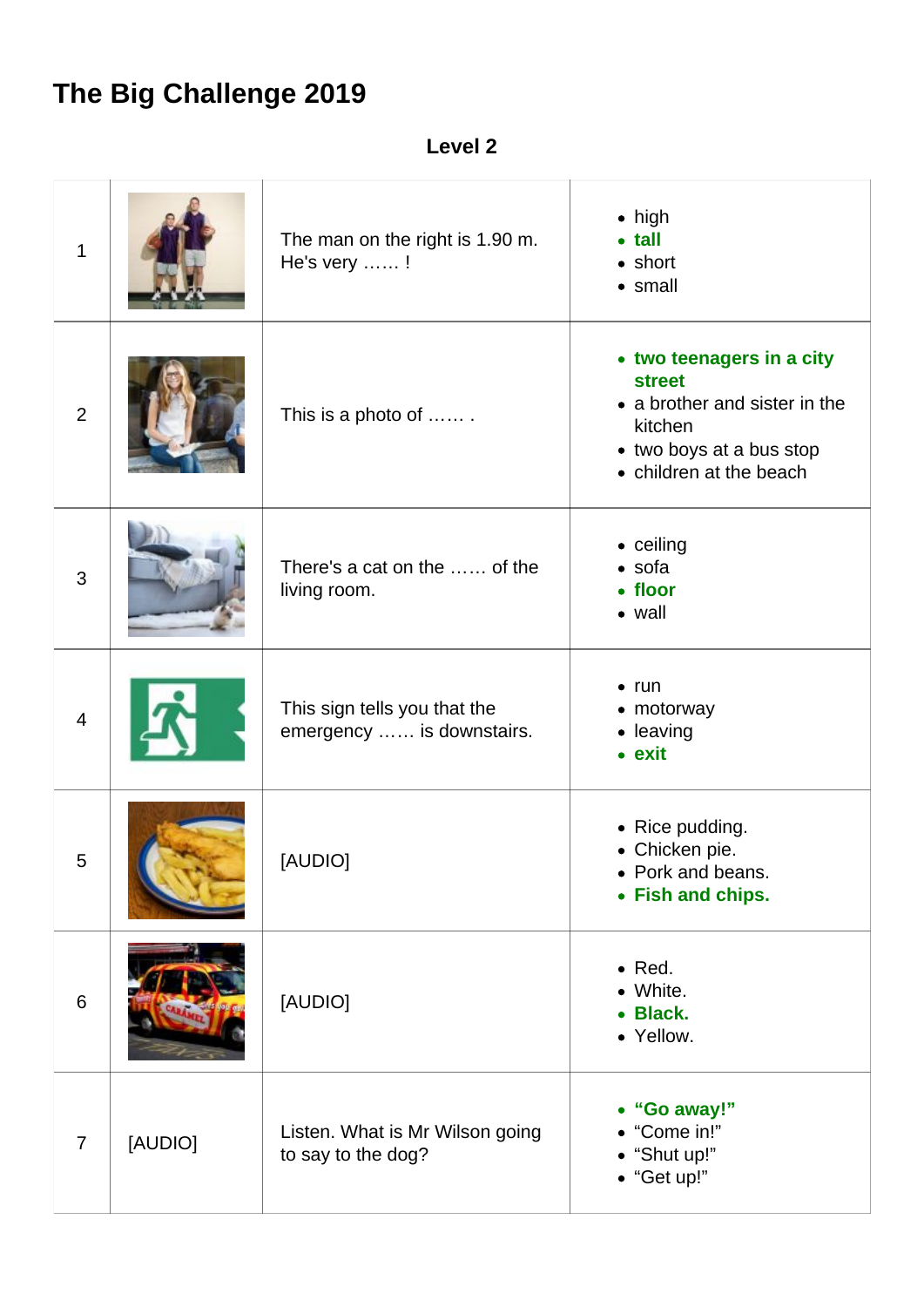| 8  | [AUDIO]                                                                                                                                                                                                                                                                                                                                                                                                                                                                         | Listen. What can you say to<br>Christine?                         | • "Why are you angry?"<br>• "Where did you go?"<br>• "Don't talk so loudly!"<br>• "What's the matter?"                                                        |
|----|---------------------------------------------------------------------------------------------------------------------------------------------------------------------------------------------------------------------------------------------------------------------------------------------------------------------------------------------------------------------------------------------------------------------------------------------------------------------------------|-------------------------------------------------------------------|---------------------------------------------------------------------------------------------------------------------------------------------------------------|
| 9  |                                                                                                                                                                                                                                                                                                                                                                                                                                                                                 | Behind the black book there is                                    | • a red purse<br>• a beach bag<br>• a pair of sunglasses<br>• a pair of shoes                                                                                 |
| 10 |                                                                                                                                                                                                                                                                                                                                                                                                                                                                                 | These are Carla's things. She's<br>going  holiday tomorrow.       | $\bullet$ to<br>$\bullet$ on<br>$\bullet$ in<br>$\bullet$ for a                                                                                               |
| 11 |                                                                                                                                                                                                                                                                                                                                                                                                                                                                                 | Find the things that Carla is<br>probably going to take with her. | • a passport, a<br>toothbrush, a swimsuit<br>• sun cream, showers,<br>perfume<br>• shorts, T-shirts, inches<br>• sandals, mice, dresses                       |
| 12 | L'e Mo<br>have lets of problems too. It's formy and a<br>Restat weight to watch it wants, dut has<br>∍<br>brought it was left and axist jot cuban'ts<br>Set Avec et P.30.                                                                                                                                                                                                                                                                                                       | This is from Maggie's diary.<br>Maggie and Rachel                 | • live in the same house<br>• are brother and sister<br>• are friends<br>• are mother and daughter                                                            |
| 13 | <b>THE Goday Ind March, 19 pm</b><br>Tour discussion of Builds Breeton<br>If said great. It's alsoft a lovely unhappy<br>÷<br>De fatht leng a trevere and world to<br>maker a wish on the Michandi division<br>weekst up as a freestated Mirgone will notice<br>of a film lied Seption associate flat the<br>have lette of problems two. 201 fixing and a<br>.,<br>Replatemental to width it again, dat lost<br>masser it sees left and arive get cuban'ts<br>Set Avec et P.33. | Maggie  "13 Going On 30"<br>.                                     | • thought  was terrible<br>• thought  was very<br>good<br>· didn't like  at all<br>• didn't think  was good                                                   |
| 14 | <b>THE Sinday Ind March, 17 pm</b><br>一<br>Touch competition to war<br>If we good. It's about a book unbayes<br>De fatht ling a treage and usefa to<br>sailer a with no line Michaeldi divalulay<br>welet up as a benefited by your citizens<br>of a film link factors assured for the<br>have lets of problems two. It's family and a<br>Replatemental to width it again, dat has<br>boaste it werdstrand eringet reharb<br>Set Avec et P.30.                                  | On Sunday evening, Rachel and<br>Maggie watched                   | • a romantic comedy at the<br>cinema<br>• a fantasy movie about a<br>young girl<br>• a comedy about a woman<br>who wants to be younger<br>• a reality TV show |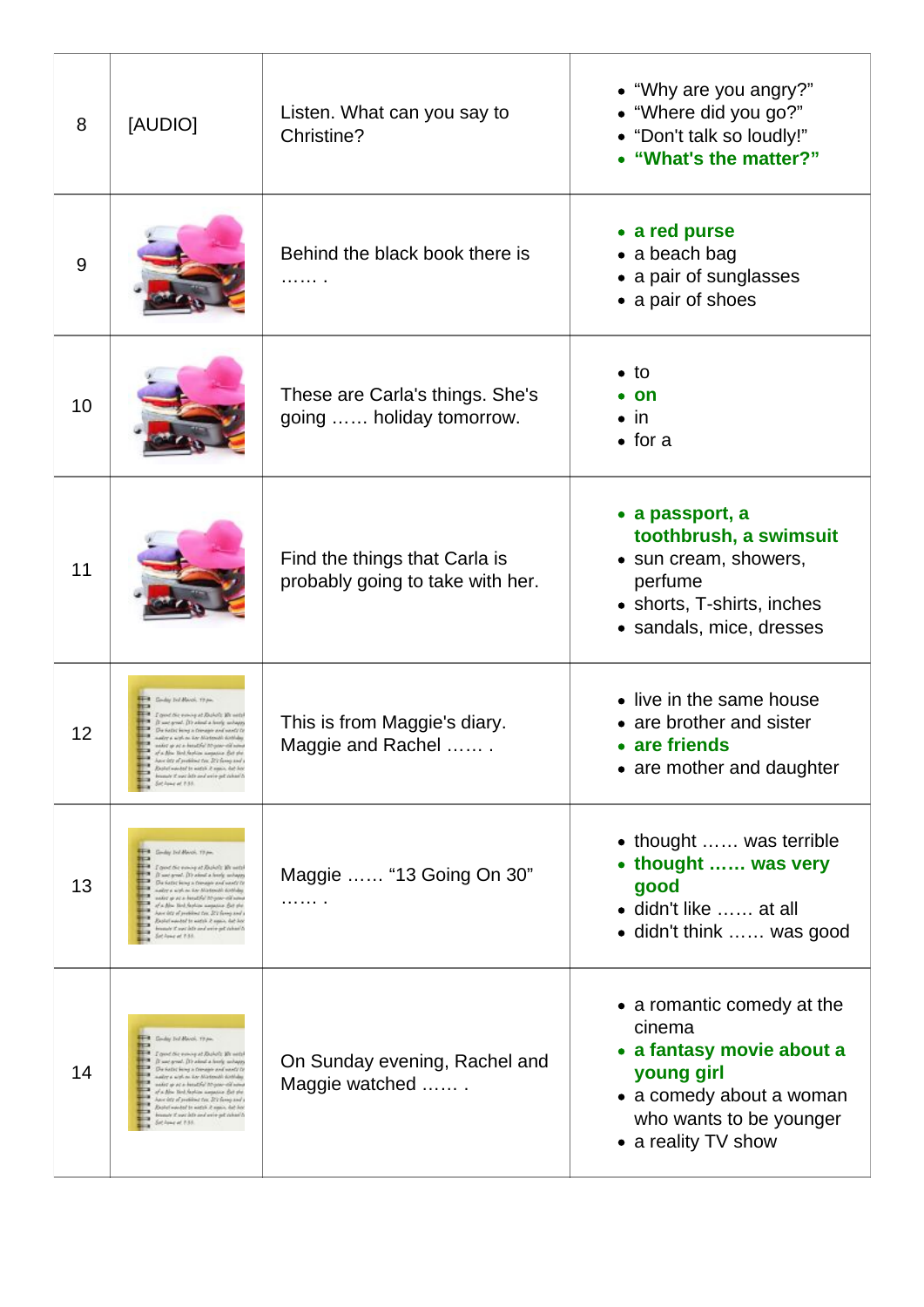| 15 | Geolog Ind March, 19 pm<br>Cover the every at Rubels: We with<br>If was aveal. It's about a lensis unhance<br>De fatht feing a though and wants to<br>by a wish so the Michaeldi doblid<br>for as as a bookful bit-year-eld wins<br>a film lied feeling assures for the<br>or lets of problems too. It's family and i<br>Sunhat www.bod be wadsh 2 manns, that has<br>andy if you left and arise get calcul t<br>of Jone of P.S.L. | Jenna makes a wish because<br>she  .                   | • would like to be more<br>intelligent<br>• wants to escape from all<br>the problems that<br>teenagers have<br>• doesn't have a good job in<br><b>New York</b><br>• thinks that adults don't<br>have enough problems |
|----|------------------------------------------------------------------------------------------------------------------------------------------------------------------------------------------------------------------------------------------------------------------------------------------------------------------------------------------------------------------------------------------------------------------------------------|--------------------------------------------------------|----------------------------------------------------------------------------------------------------------------------------------------------------------------------------------------------------------------------|
| 16 | [AUDIO]                                                                                                                                                                                                                                                                                                                                                                                                                            | Listen. What question did the<br>woman originally ask? | • "How old are you?"<br>• "What time is it?"<br>• "How much do you want?"<br>• "How many have you<br>got?"                                                                                                           |
| 17 | [AUDIO]                                                                                                                                                                                                                                                                                                                                                                                                                            | Listen. What can the woman say<br>now?                 | • "Yes, we do. Very much."<br>• "Very cold and windy."<br>• "Lovely, and very near<br>the beach."<br>• "A little tired after the trip."                                                                              |
| 18 | [AUDIO]                                                                                                                                                                                                                                                                                                                                                                                                                            | Listen. Billy is learning                              | $\bullet$ karate<br>• to be a ballet dancer<br>• to play the piano<br>• to ski                                                                                                                                       |
| 19 | [AUDIO]                                                                                                                                                                                                                                                                                                                                                                                                                            | Listen. What did Frank finish this<br>morning?         | • A birthday cake.<br>• A model plane.<br>• A pair of socks<br>• A painting.                                                                                                                                         |
| 20 |                                                                                                                                                                                                                                                                                                                                                                                                                                    | There  people in this shop.<br>It's empty.             | • have got<br>• are some<br>$\bullet$ isn't<br>• aren't any                                                                                                                                                          |
| 21 |                                                                                                                                                                                                                                                                                                                                                                                                                                    | Harry  to school today. He's<br>ill.                   | • isn't going<br>• can't work<br>· don't go<br>$\bullet$ isn't                                                                                                                                                       |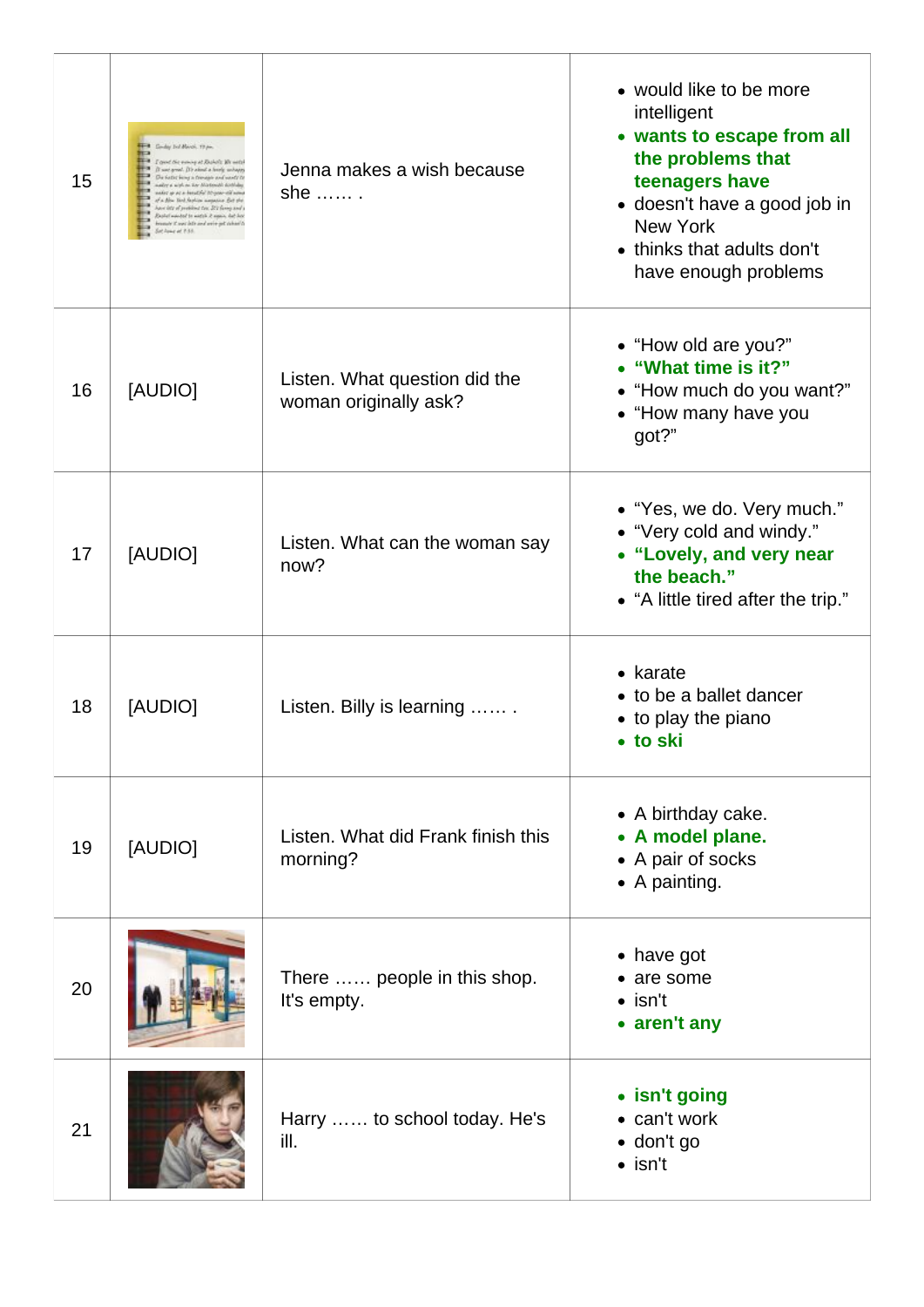| 22 |         | On Monday, Kylie  an email<br>to Peter but he didn't answer.                   | • is writing<br>• sent<br>• must write<br>$\bullet$ gets                              |
|----|---------|--------------------------------------------------------------------------------|---------------------------------------------------------------------------------------|
| 23 |         | Jack's sister is more  he is.                                                  | • shorter than<br>• prettier than<br>• intelligent as<br>• popular than               |
| 24 |         | This man is thinking, " did<br>my keys? I can't<br>remember."                  | • How  I do with<br>• Where  I leave<br>• Why  my wife left<br>• What  I forget       |
| 25 |         | Lois  in her office when,<br>suddenly, Superman flew in<br>through the window. | • worked<br>• went to work<br>• was working<br>• works hard                           |
| 26 | [AUDIO] | Listen. What's the word?                                                       | $\bullet$ let<br>$\bullet$ light<br>• late<br>$\bullet$ lot                           |
| 27 | [AUDIO] | Listen. Which word contains the<br>same vowel sound?                           | • looked<br>• bookshop<br>• choosing<br>• woman                                       |
| 28 | [AUDIO] | Listen. Which word is the man<br>going to say now?                             | $\bullet$ dark<br>$\bullet$ hot<br>• dirty<br>• short                                 |
| 29 |         | [AUDIO]                                                                        | • Winston Churchill.<br>• William Shakespeare.<br>• Charlie Chaplin.<br>• Guy Fawkes. |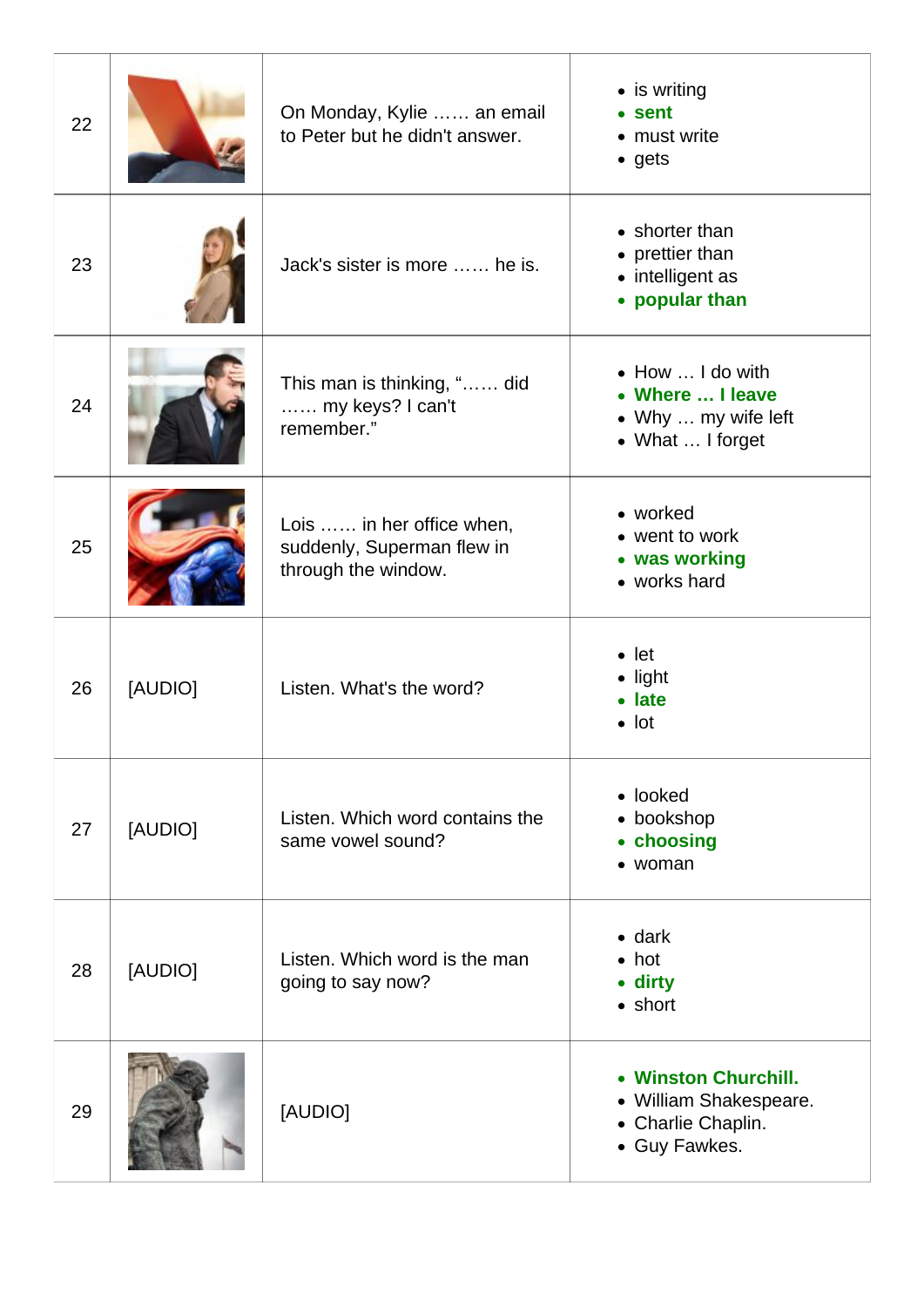| 30 |         | [AUDIO]                                                                       | • Liverpool.<br>• Bristol.<br>• Manchester.<br>• Oxford.                                                                                         |
|----|---------|-------------------------------------------------------------------------------|--------------------------------------------------------------------------------------------------------------------------------------------------|
| 31 |         | There are some coffee cups in<br>this $\ldots$                                | $\bullet$ fridge<br>• bottle<br>• cupboard<br>• watch                                                                                            |
| 32 |         | Before you go to school, you<br>must  your things in your<br>schoolbag.       | • put<br>• write<br>$\bullet$ run<br>$\bullet$ cut                                                                                               |
| 33 |         | In a London shop, you buy<br>something that costs 99p. What<br>does "p" mean? | • pounds<br>• prize<br>• pence<br>• price                                                                                                        |
| 34 |         | lovely flowers you've got in<br>your garden!                                  | • Those<br><b>What</b><br>$\bullet$ How<br>• Whose                                                                                               |
| 35 |         | [AUDIO]                                                                       | • "Enjoy your meal."<br>• "Here is your bill."<br>• "Have a nice trip."<br>• "Come back soon."                                                   |
| 36 |         | [AUDIO]                                                                       | • "I never worry."<br>• "Please excuse me."<br>• "Never mind."<br>• "What a pity."                                                               |
| 37 | [AUDIO] | Listen. What are you doing?                                                   | • Buying something<br>online.<br>• Doing a maths test.<br>• Shopping in a<br>supermarket.<br>• Looking at the instructions<br>for making a cake. |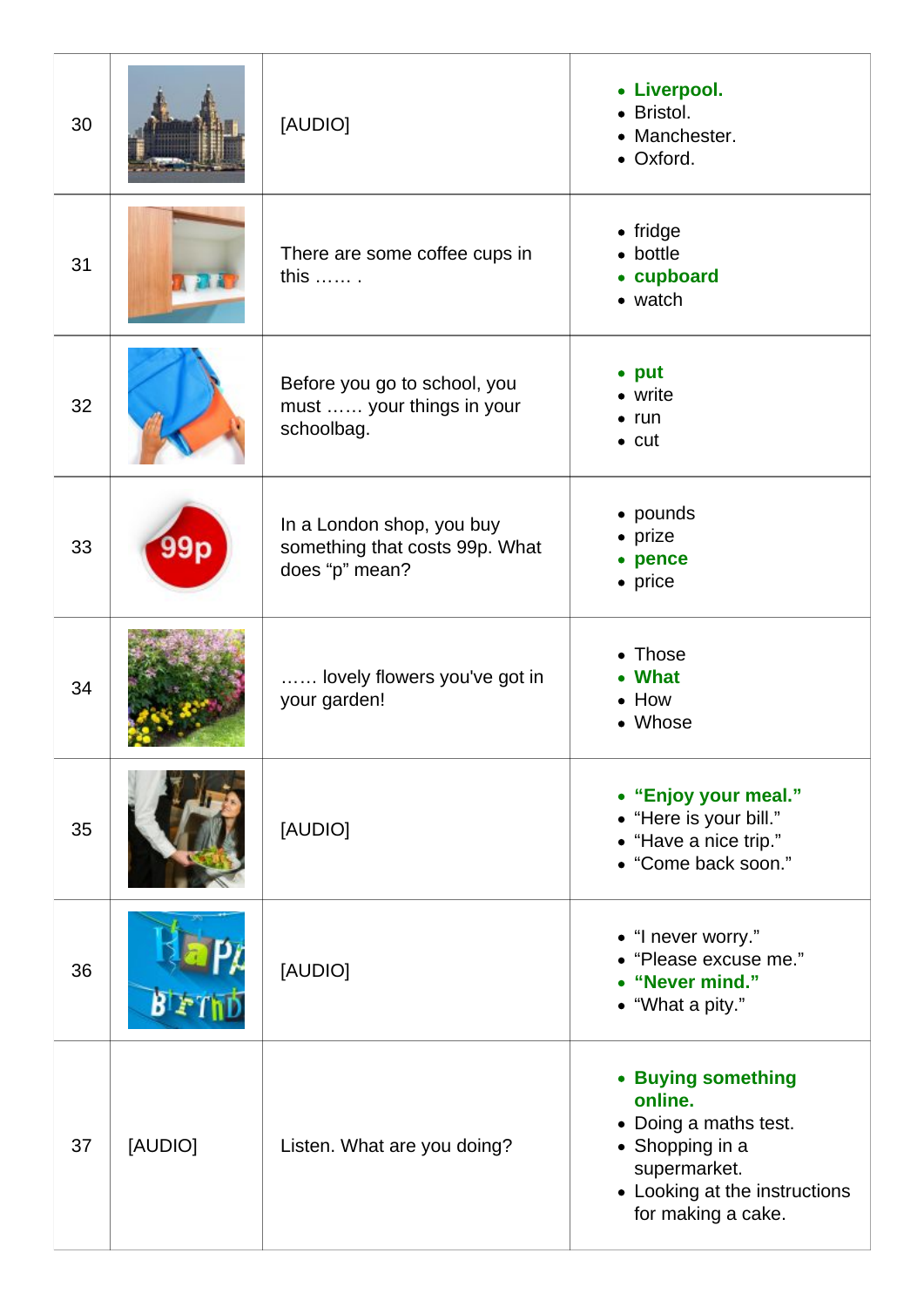| 38 |         | Find the list of words you can<br>use to describe this picture.                | • match, socks, lorry<br>• team, grass, spectators<br>• fans, spoon, game<br>• factory, players, stadium                                                                                                                                                           |
|----|---------|--------------------------------------------------------------------------------|--------------------------------------------------------------------------------------------------------------------------------------------------------------------------------------------------------------------------------------------------------------------|
| 39 | [AUDIO] | Listen to the conversation in a<br>clothes shop. What else can the<br>man say? | • "I'm afraid it doesn't fit."<br>• "It isn't cheap enough."<br>• "I can't put it on."<br>• "I'm sorry but I need a<br>larger size."                                                                                                                               |
| 40 | [AUDIO] | Listen and find the true<br>sentence.                                          | • There were lots of spelling<br>mistakes in Jamie's<br>essay.<br>• Jamie's essay wasn't<br>long enough and there<br>were a few spelling<br>mistakes.<br>• Jamie had to write about<br>one city in the future.<br>· Jamie never gets good<br>marks for his essays. |
| 41 | [AUDIO] | Listen. Complete this "family" of<br>words.                                    | • famous<br>stone<br><b>sun</b><br>• theatre                                                                                                                                                                                                                       |
| 42 |         | Soldiers wear uniforms and<br>.                                                | • sailors are too<br>• so do most security<br>guards<br>· also do policemen<br>• do a lot of British<br>schoolchildren                                                                                                                                             |
| 43 |         | One of the national symbols of<br>England is                                   | • a red rose<br>$\bullet$ a pear tree<br>• a white horse<br>• a red dragon                                                                                                                                                                                         |